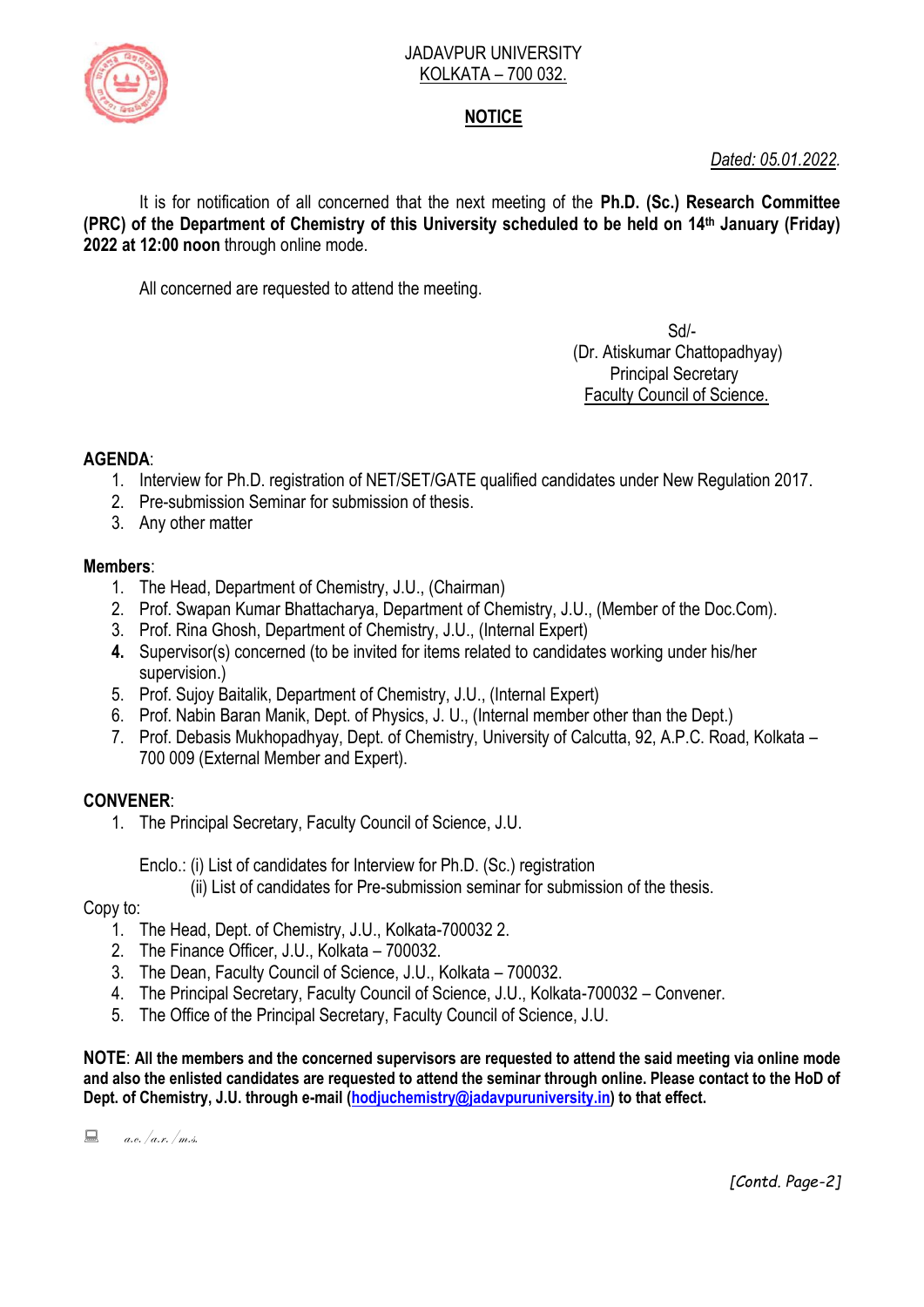### **(1) LIST OF CANDIDATES FOR INTERVIEW UNDER NEW REGULATION THROUGH ONLINE**

| Date: 14th January 2022                                                                                                                                                         |                                                           | <b>Time: 12:00 Noon</b>         | <b>Mode of Meeting: Online</b>       |  |
|---------------------------------------------------------------------------------------------------------------------------------------------------------------------------------|-----------------------------------------------------------|---------------------------------|--------------------------------------|--|
| SI.                                                                                                                                                                             | Name of the Candidate with Ref.                           | <b>Name of the Supervisor</b>   | Whether qualified in NET/SET/GATE or |  |
| No.                                                                                                                                                                             | No.                                                       |                                 | any other equivalent examination     |  |
| 1.                                                                                                                                                                              | <b>SUSMITA MONDAL</b>                                     | Dr. Ugir Hossain, CNCI          | <b>GATE</b>                          |  |
| 2.                                                                                                                                                                              | <b>BINITA PATRA</b>                                       | Dr. Arindam Talukdar, IICB      | <b>NET</b>                           |  |
| 3.                                                                                                                                                                              | <b>IPSITA MONDAL</b>                                      | Prof. Shouvik Chattopadhyay, JU | <b>NET</b>                           |  |
| 4.                                                                                                                                                                              | <b>ISRAFUL HOQUE</b>                                      | Dr. Arindam Talukdar, IICB      | <b>NET</b>                           |  |
| 5.                                                                                                                                                                              | <b>KAUSHIK SEAL</b>                                       | Dr. Biswadip Banerji, IICB      | <b>NET</b>                           |  |
| 6.                                                                                                                                                                              |                                                           | Prof. Swapan Kumar              | <b>NET</b>                           |  |
|                                                                                                                                                                                 | <b>PRADIP PAUL</b>                                        | Bhattacharya, JU                |                                      |  |
| 7 <sub>1</sub>                                                                                                                                                                  | <b>RAJU SARDAR</b>                                        | Prof. Soumen Ghosh, JU          | <b>NET</b>                           |  |
| 8.                                                                                                                                                                              | <b>SARAT CHATTERJEE</b>                                   | Dr. Chinmay Chowdhury, IICB     | <b>NET</b>                           |  |
| 9.                                                                                                                                                                              | TIRTHANKAR KIRTANIA                                       | Prof. Shouvik Chattopadhyay, JU | <b>NET</b>                           |  |
| 10.                                                                                                                                                                             | <b>TRILOCHAN BHUNIA</b>                                   | Prof. Arup Gayen, JU            | <b>NET</b>                           |  |
| 11.                                                                                                                                                                             | ADWITIYA CHAKRABORTY                                      | Dr. Milan Kanti Naskar, CGCRI   | NET / GATE                           |  |
| 12.                                                                                                                                                                             | PUSPENDU MIDDYA                                           | Prof. Shouvik Chattopadhyay, JU | NET / GATE                           |  |
| 13.                                                                                                                                                                             | SOHINI BHATTACHARYA                                       | Prof. Sujoy Baitalik, JU        | NET / GATE                           |  |
| 14.                                                                                                                                                                             | PINTU DAS                                                 | Prof. Debajyoti Ghoshal, JU     | NET / GATE                           |  |
|                                                                                                                                                                                 |                                                           |                                 |                                      |  |
| The following candidates are qualified in the WRET examination conducted by Jadavpur University for admission to the Ph.D.(Sc.)<br>and eligible for appearing in the interview. |                                                           |                                 |                                      |  |
| 15.                                                                                                                                                                             | <b>TANAYA SAHA</b><br>$IRaf$ in $R$ $PLN$ $PLM$ $21$ $22$ | Prof. Soumen Ghosh, JU          | <b>MRET</b>                          |  |

| 15. | TANAYA SAHA                   | Prof. Soumen Ghosh, JU         |      |
|-----|-------------------------------|--------------------------------|------|
|     | [Ref. ID. SPHDCHEM2122-I-3]   |                                | WRET |
| 16  | ERSAD HOSSAIN                 | Prof. Subrata Mukhopadhyay, JU | WRET |
|     | [Ref. ID.: SPHDCHEM2122-II-3] |                                |      |
|     | AMAR GHOSH                    | Prof. Suman Das, JU            | WRET |
|     | [Ref. ID.: SPHDCHEM2122-II-4] |                                |      |

## **(2) LIST OF CANDIDATES FOR PRE-SUBMISSION SEMINAR FOR SUBMISSION OF THE THESES**

| Date: 14th January 2022 |                                                  | <b>Time: 12:00 Noon</b>                                                          |                                                                                                                                                                                 | <b>Mode of Meeting: Online</b> |                                                                  |
|-------------------------|--------------------------------------------------|----------------------------------------------------------------------------------|---------------------------------------------------------------------------------------------------------------------------------------------------------------------------------|--------------------------------|------------------------------------------------------------------|
| SI.<br>No.              | Name of the candidates,<br>Index No. & Email Id. | Name of the<br>Supervisor/s                                                      | <b>Proposed Title of</b><br>the Thesis                                                                                                                                          | Date of<br><b>Registration</b> | Date of<br><b>Publication</b><br>of Course<br><b>Work Result</b> |
| 1.                      | <b>MS. TAPASHI DAS</b><br>Index: 54/17/Chem./25  | Prof. Kajal<br>Krishna Rajak<br>Dept. of<br>Chemistry, J.U.,<br>Kolkata- 700032  | "Synthesis, Structural<br>Characterization and<br>Spectroscopic<br><b>Studies on Some</b><br>Rhenium (I)<br>Complexes".                                                         | 27.06.2017                     | 17.04.2018                                                       |
| 2.                      | <b>SNIGDHA ROY</b><br>Index No.: 55/17/Chem./25  | Prof. Partha<br>Pratim Parui,<br>Dept. of<br>Chemistry, J.U.,<br>Kolkata- 700032 | "Fluorometric<br>detection of<br>industrially important<br>small molecules and<br>metal ions using<br>phenol-based probe<br>molecules with<br>applications in real<br>samples". | 27.06.2017                     | 17.04.2018                                                       |

*[Contd. Page-3]*